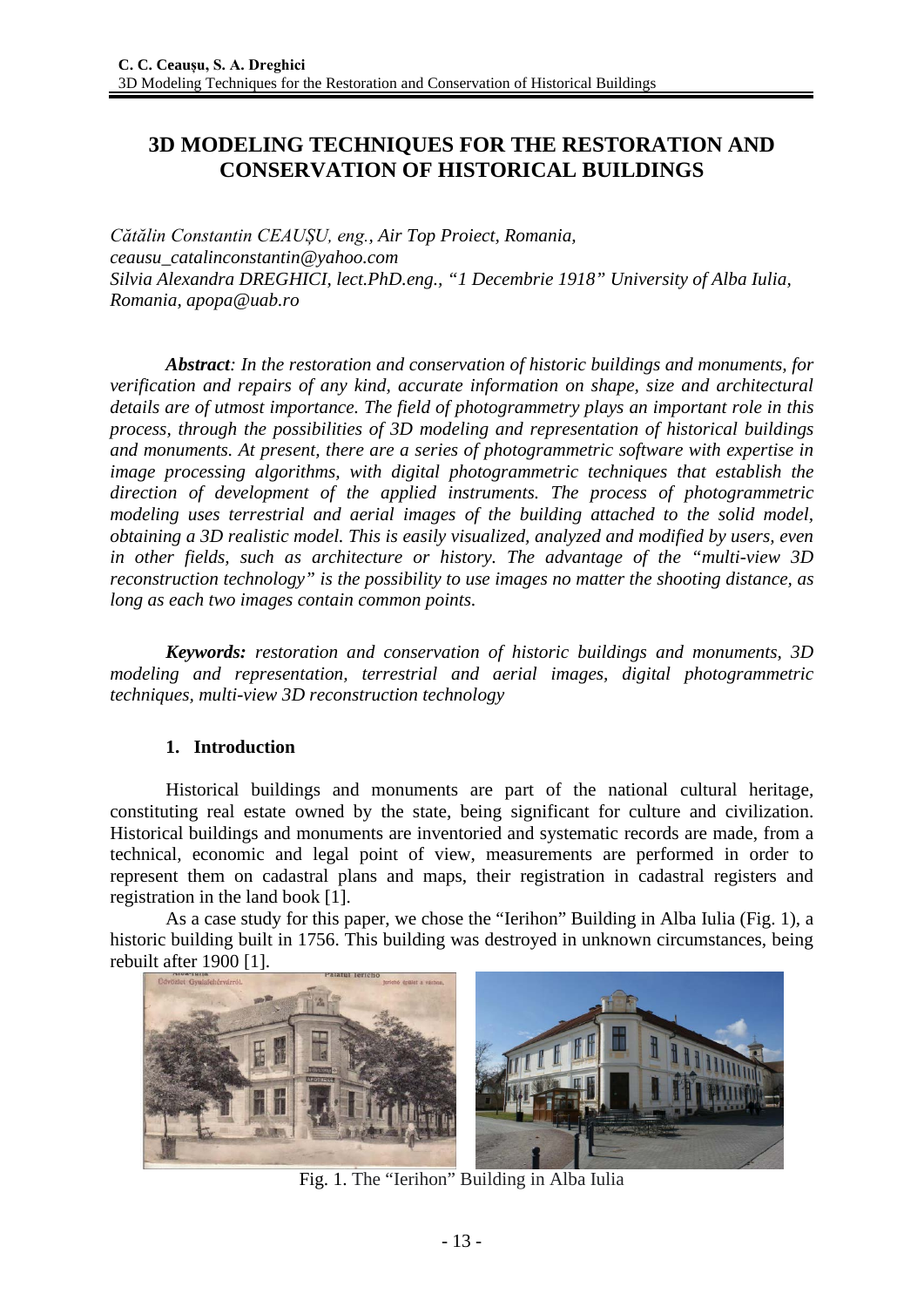#### **2. Materials and Methods**

The historic buildings and monuments objectives are a fundamental part of culture and civilization. For this reason, the activity of restoration and conservation of these objectives is of great importance. This is done based on accurate information on the shape, dimensions and architectural details of the objectives.This information can be obtained by photogrammetric methods, with high accuracy, maximum efficiency, and relatively low costs [2], [3].

The photogrammetric equipment used for taking terrestrial and aerial images for 3D modeling and representation of the chosen building was: Sony DSLR Alpha 350 camera and DJI Phantom 4 drone (Fig. 2). In addition to taking terrestrial and aerial images, topographic measurements would be performed to accurately define the shape, dimensions and spatial position of the objective [1].



Fig. 2. The photogrammetric equipment

For digital 3D modeling and representation based on the captured images, Agisoft PhotoScan software was used, obtaining the three-dimensional model of the studied building. It is a standalone software that performs photogrammetric processing of digital images and generates 3D spatial data that can be used in various fields, such as GIS applications, for indirect measurements of objects at different scales etc. [4], [5].

In order to take the images, a connection with the object-space must be ensured [2]. In order to make this relationship possible, control points have been established in the field. These control points represent the basis for taking terrestrial and aerial images and their processing. The spatial position of the control points was determined by GNSS methods [1].



Fig. 3. Taking terrestrial images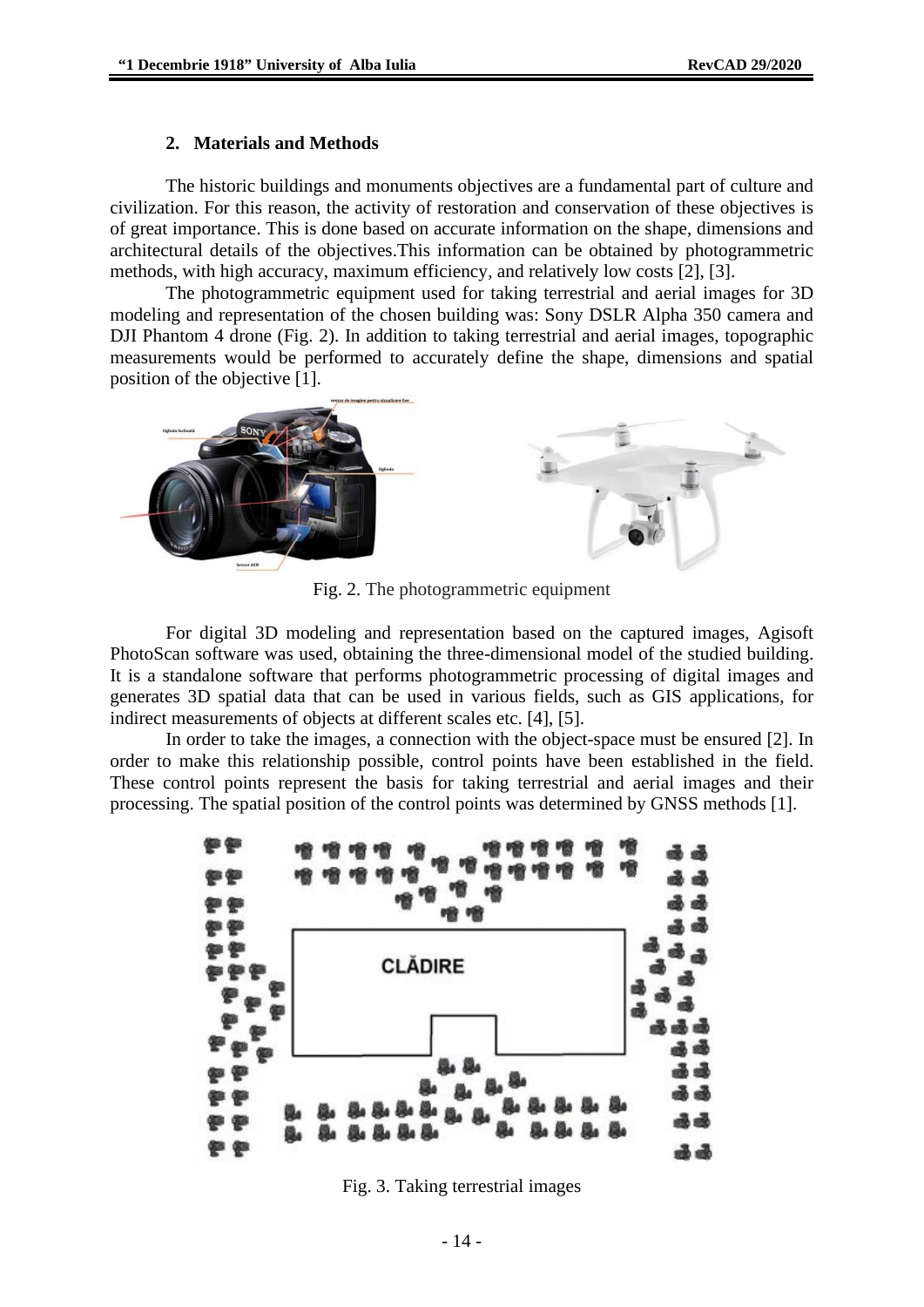When establishing the photogrammetric bases, in addition to the general technical conditions (the photogrammetric bases parallel to the building facades; avoiding obstacles and hidden areas; the distance between the photogrammetric bases and the objective established according to the scale of the final photogrammetric product and the visibility conditions; the length of the photogrammetric base determined according to the maximum and the minimum distance from the objective; taking pictures at the time of day with the best lighting; image coverage of at least 30%, etc.), a series of particular technical conditions were adopted, in order to meet the requirements of accuracy, in the conditions of the surrounding area: for the main facades of the studied building, several rows of photogrammetric bases were established, at different distances from the objective, in order to capture both overall images (Fig. 3), but also as many detail images as possible (Fig. 4) [1].



Fig. 4. Taking terrestrial detail images



Fig. 5. Taking aerial images

Digital modeling of the studied building, based on the taken terrestrial and aerial images, was performed using Agisoft PhotoScan photogrammetric software. After importing the taken images and inspecting them to identify useless images and delete them, the next step is to align the photos. The software processing algorithms look for common points in the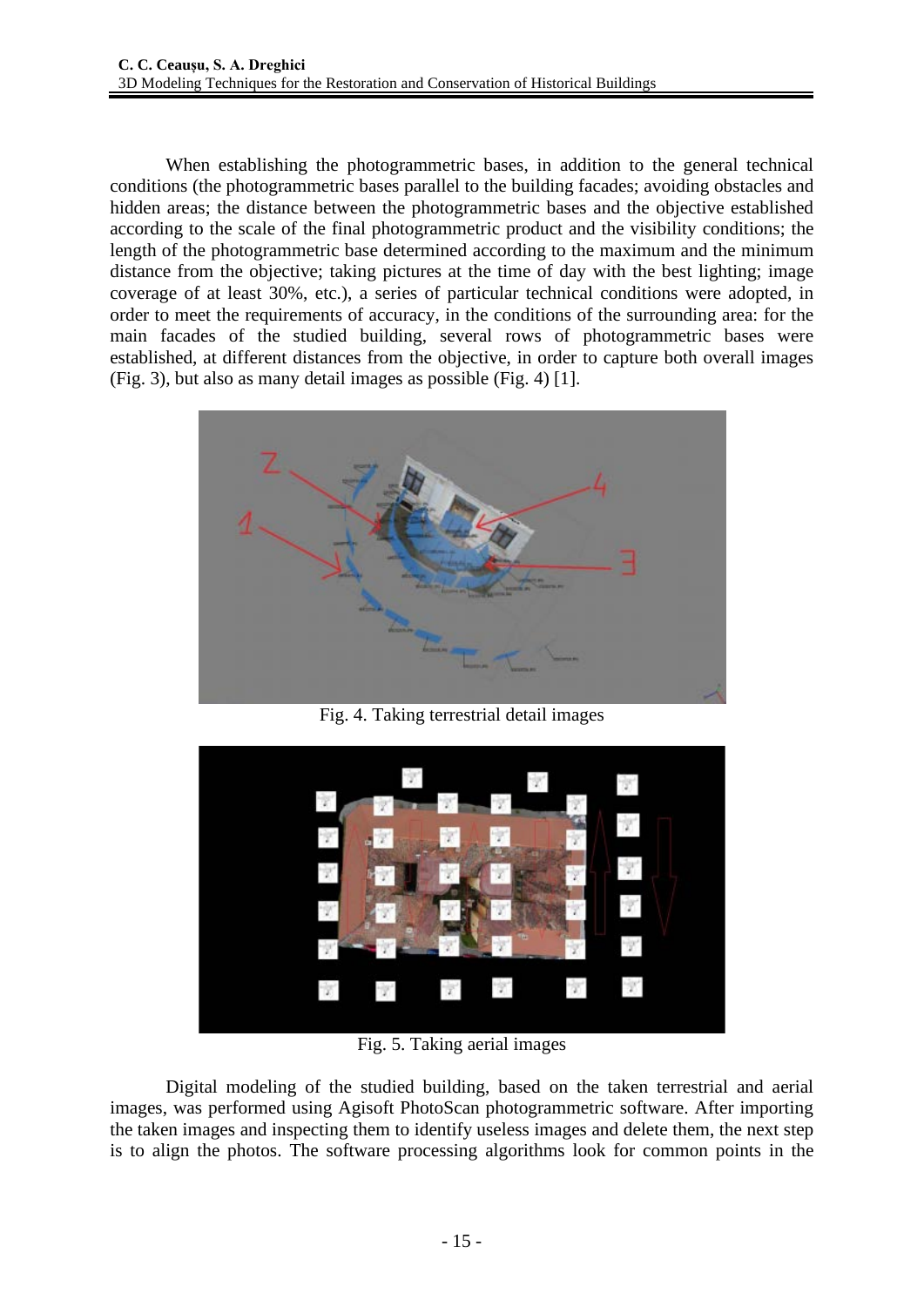uploaded images, identifies them and matches them. As a result, a set of common points is generated, also determining the exact position of each image (Fig. 6) [1], [2], [3].



Fig. 6. Images alignment

The modeling process is all the more difficult as more images are loaded for processing, but it increases the accuracy, the degree of realism and reduces the distortions of the resulting model [3].

Based on the process of images alignment, a point cloud will be generated, and by joining the points, a surface will be generated that represents the surface of the objective, close to the real one, called mesh [1], [2].



Fig. 7. Creating mesh geometry

Adding texture is a function that helps to improve the appearance of the processed digital model.

After the structure of the digital model has been built, certain contextual adjustments can be made manually, such as impurities, the appearance of certain bodies that could blur the model. Once this stage is completed, it can be considered that the model is in the final stage (Fig. 8) [1], [2].

To complete the model obtained based on terrestrial images, a new chunk model will be generated, in which the aerial images will be uploaded and processed, similar to the one presented above. In the end, the two chunk models will merge into a single one [1].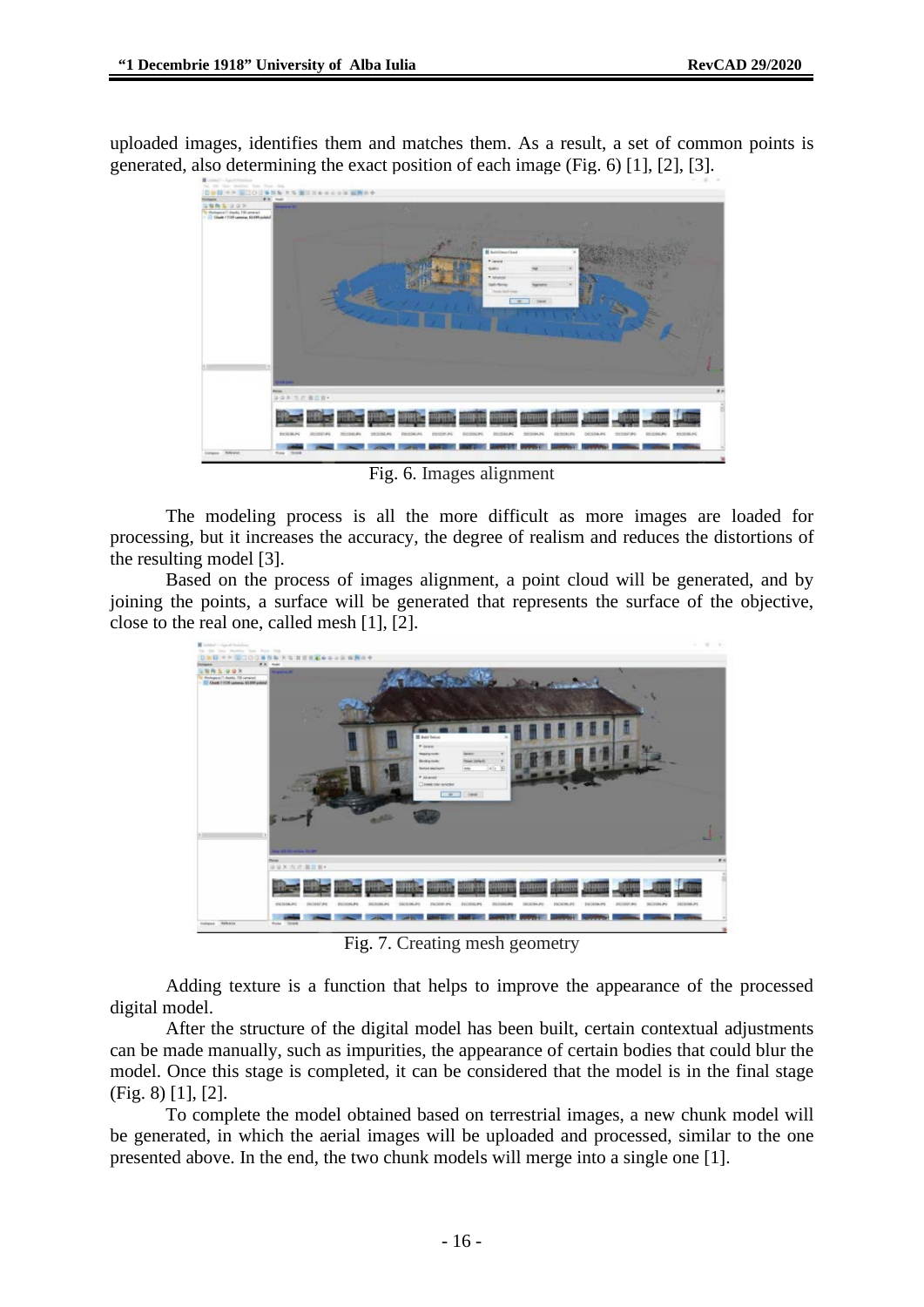

Fig. 8. 3D model obtained by modeling terrestrial images

In the digital modeling, after the processes of images alignment, geometry creation, texturing and finishing, the software also allows the generation of the georeferenced orthophotoplan (Fig. 9) [1].



Fig. 9. Orthophotoplan generation

## **3. Results and Discussion**

The generation of the textured 3D model of the historical building Ierihon, Alba Iulia, using the equipment and working methodology presented in the paper, is relatively fast, does not require a large volume of work and does not involve high costs for the equipment and software used; instead, the result obtained falls within the requirements of precision and can be used successfully in the project of rehabilitation and conservation of historical buildings and monuments [1], [2].